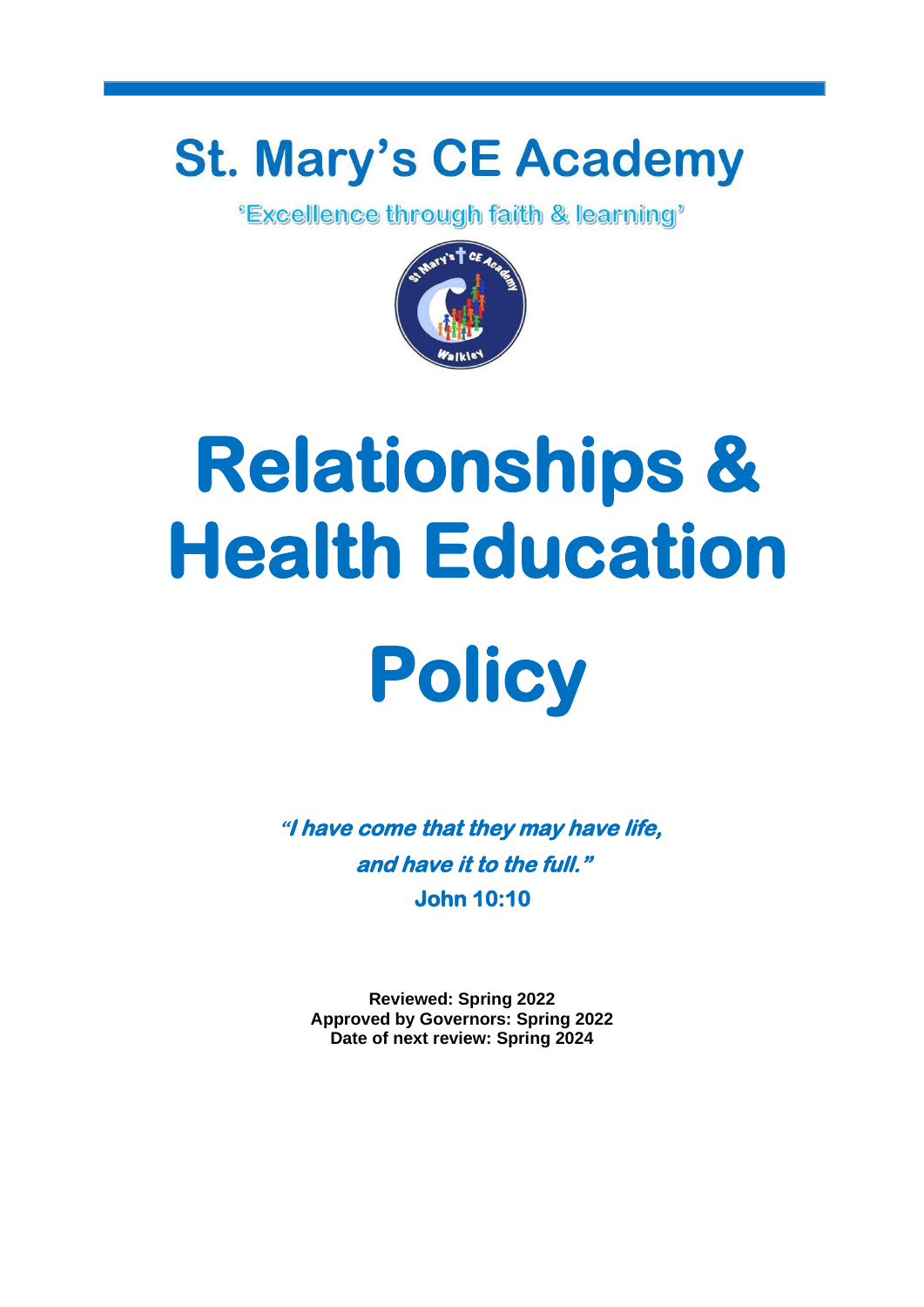## **Relationships &**

## **Health EducationPolicy**

#### **Introduction:**

At St Mary's, we aim to provide a caring environment where every child can thrive and is supported to achieve their unique & amazing potential as a child of God. As such, this means that we place the child at the centre of our school practice & want them to make sense of growing up as well as understand some of the bigger questions in life. Our policy has been designd in consulation with our whole school community so that it fully reflects the DfE requirements for September 2020, whilst also delivering the content in a way that is age & developmentally appropriate plus sensitive to the needs & backgrounds of all our pupils & families.

We believe that our Relationships & Health programme promotes pupils' selfesteem, emotional development and resourcefulness and helps children to form and maintain satisfying relationships. This begins a lifelong process of relationships and feelings, acquiring information, developing skills and forming positive beliefs and attitudes about sex and sexuality. It should help young people to learn to respect themselves and others and to move with confidence from childhood, through adolescence and into adulthood. Relationships and Health education is learning about physical, moral, social and spiritual development and therefore helps pupils develop the skills and understanding they need to live confident, healthy and independent lives.

#### **Main Elements of Relationships and Health Education:**

At St Mary's, there are three main elements to our Relationship and Health Programme:

- 1. **Attitudes and Values**  This includes: learning the value of love, respect and care; learning the value of family life, marriage and stable loving relationships within different family makeups for the nurture of children.
- 2. **Personal and Social Skills**  This includes: learning to manage emotions and relationships confidently and sensitively; making choices and understanding differences and without prejudice. It includes being aware of and recognising the dangers of child sexual exploitation and taking sensible and firm action to avoid this, i.e. following online safety rules, avoiding social media and chat rooms (especially when underage) and reporting intrusive responses both online and to an adult.
- 3. **Knowledge and Understanding**  This includes: learning and understanding the physical development at appropriate stages as well as understanding human sexuality and reproduction. This includes the contribution of Science whereby babies can be made in different ways such as IVF, sexual health, emotions and relationships.

Whilst some elements of the programme may be taught throughout the year as part of Science curriculum (particularly Y2 & Y5 in the 'Animals Including Humans' and Y6 in their 'Evolution & Inheritance' topics) most of it will be taught during the spring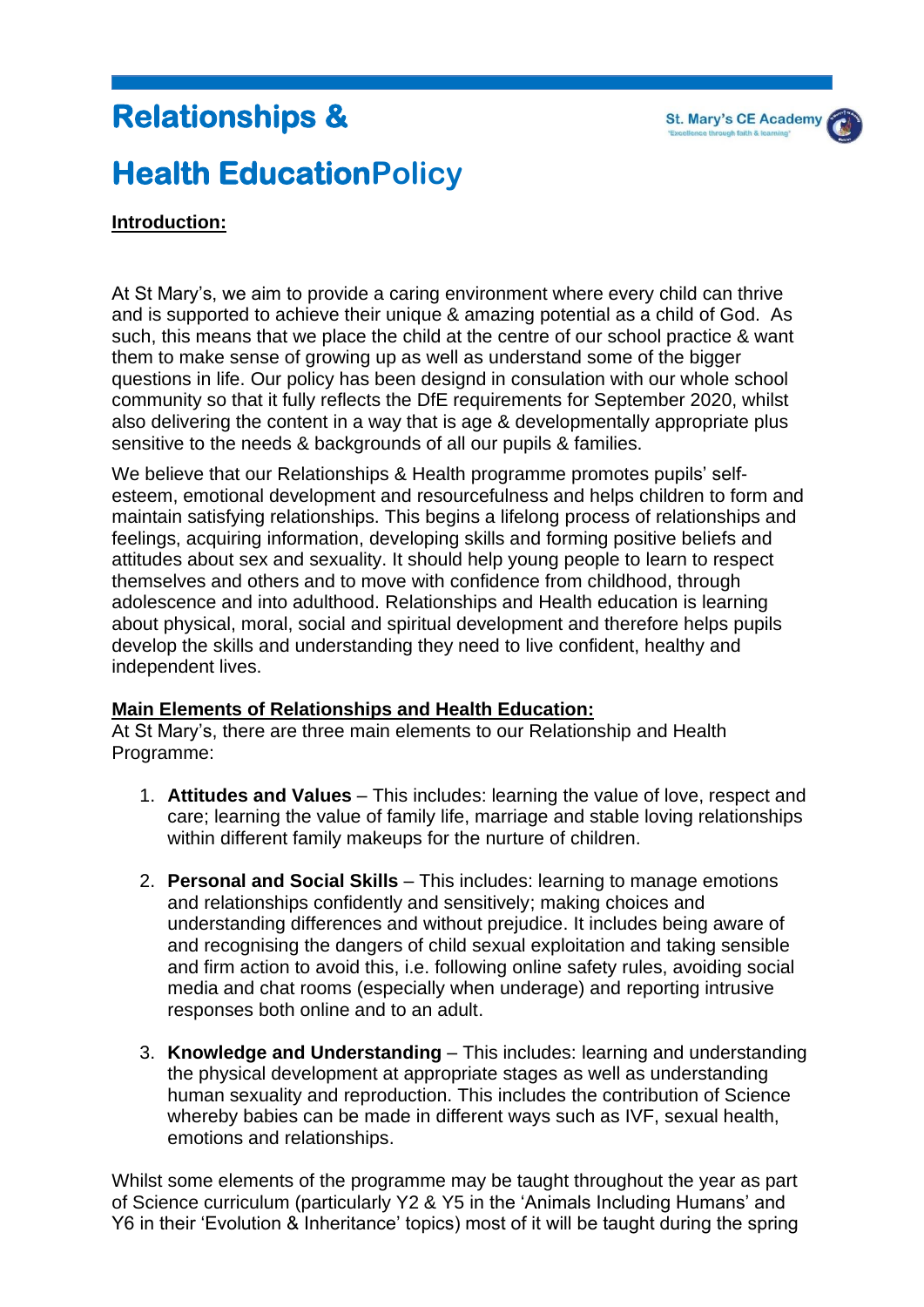term as part of our Personal, Social, Health & Emotional (PSHE) curriculum. As part of this work, we cover the various 'life processes' (MRS NERG) for both animals & humans but will have a particular focus on relationships, healthy living & growing up.

#### **At St Mary's, we believe that Effective Relationships and Health Education:**

- Is delivered as part of the curriculum and is an integral part of the PSHCE and Science curriculum.
- Is provided early: before puberty, before feelings of sexual attraction and before young people develop sexual relationships.
- Is taught together in class groups though may be separated as and when appropriate.
- Is the entitlement of each child in school.
- Is empowering for all pupils, regardless of sexuality, gender, ethnicity, faith, ability or disability.
- Is covered with great sensitivity & provide opportunity for children to reflect, ask questions and to discuss their views on this vital aspect of life & learning.
- Offers a positive and open view of sex and sexuality and supports sexual selfacceptance.

#### **Coverage:**

The content covered as part of each year group can be seen in our*Growing Up at St Mary's Booklet* (please see our school website & click on the link for a copy or ask your child's class teacher for a copy). This leaflet provides information about the content for each year group & can also provide parents & carers with a helpful starting point to discuss issues that can be hard to broach. Parents & carers are informed of planned sex education sessions in curriculum news information sheets on a termly basis.

#### **Responsibilities:**

- It is the responsibility of the Governing Body to ensure that Relationships and Health is taught within the parameters of the PHSCE and Science curriculum and that it is an entitlement of every child
- Governors will ensure that that staff and parents are consulted about the content and delivery of the curriculum through the annual sending out of the Growing Up at St Mary's Booklet. This involves subject leaders, staff, governors and parents. Children may be consulted through the School Council where necessary.
- Parents are informed of their right to withdraw their child from Sex Education lessons, but not those which fall under the Science National Curriculum**.** This is on the website and is publicised each year via the school newsletter & year group letter to parents.
- The 'Growing Up at St Mary's' Booklet provides an overview of the Relationships and Health programme and is sent out to parents during the spring term. Parents also have the opportunity to look at the materials used on request.
- The PSHCE & Science Subject Leaders monitors and evaluates SRE teaching and learning and reviews and update Health and Relationships education policy and materials and resources.

#### **Sensitive Issues:**

From time to time, sensitive issues will be raised by pupils. It is important that all individuals concerned with the delivery of Relationships, sex and health education in school are aware of the agreed values framework (see attitudes and values above).